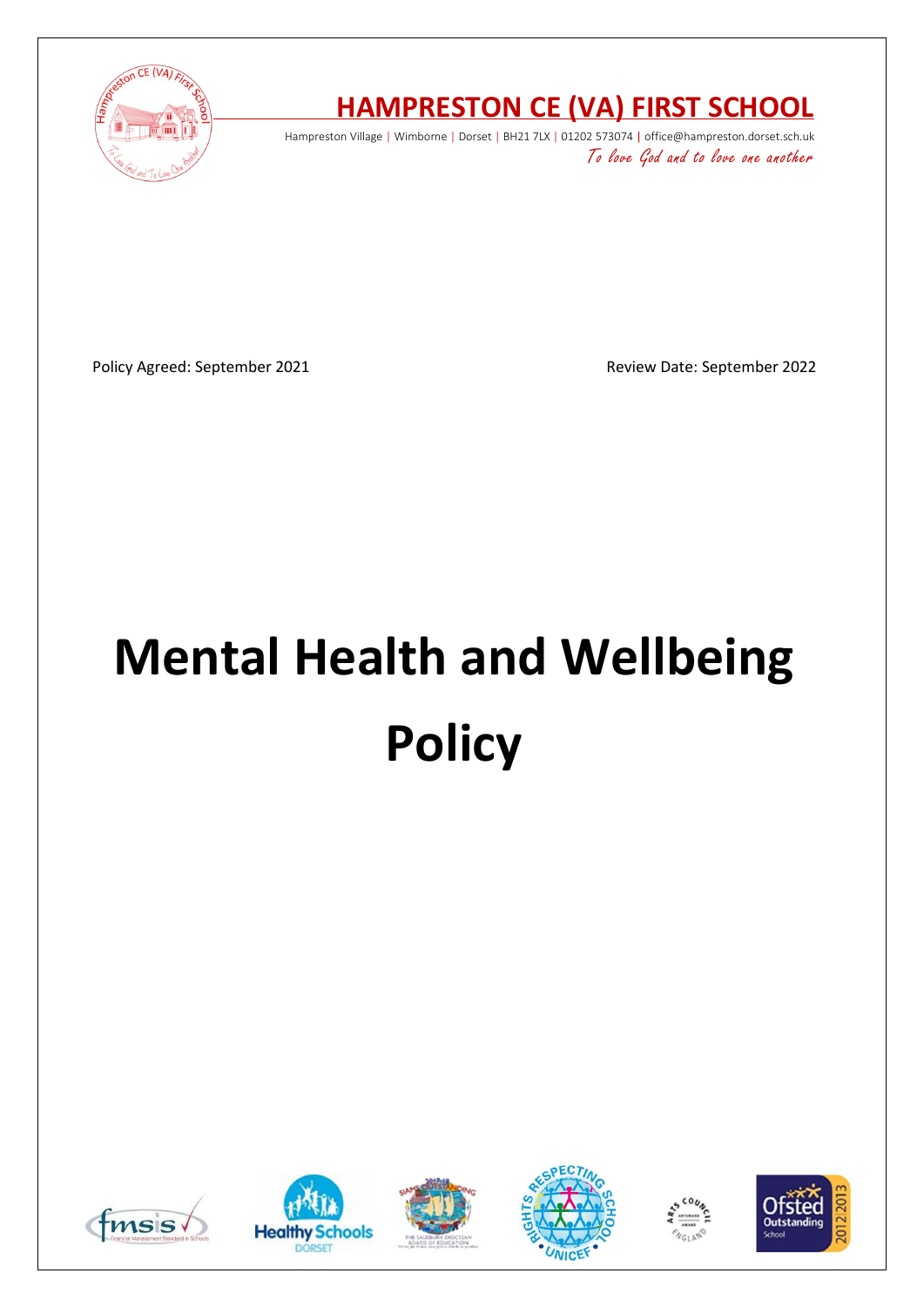## **The definition of mental health and wellbeing**

The World Health Organisation's definition of mental health and wellbeing states:

*"a state of well-being in which every individual realises his or her own potential, can cope with the normal stresses of life, can work productively and fruitfully, and is able to make a contribution to her or his community."* 

Mental health and wellbeing are not just the absence of mental health problems. We want all members of our school community, especially the children, to:

- feel confident in themselves.
- be able to express a range of emotions appropriately.
- be able to make and maintain positive relationships with others.
- cope with the stresses of everyday life.
- manage times of stress and be able to deal with change.
- learn and achieve.

#### Why mental health and wellbeing are important

At Hampreston First School, we aim to promote positive mental health and wellbeing for our whole school community (children, staff, parents and carers), and recognise how important mental health and emotional wellbeing is to our lives in just the same way as physical health. We recognise that children's mental health is a crucial factor in their overall wellbeing and can affect their learning and achievement. All children go through ups and downs during their school career and some face significant life events.

According to NHS research from 2017, about 1 in 8 (12.8%) 5 to 19 year olds had at least one diagnosable mental health need and these can have an enormous impact on quality of life, relationships and academic achievement. In many cases it is life-limiting.

The Department for Education (DfE) recognises that:

# *"…in order to help their children succeed; schools have a role to play in supporting them to be resilient and mentally healthy".*

Schools can be a place for children and young people to experience a nurturing and supportive environment that has the potential to develop self-esteem and give positive experiences for overcoming adversity and building resilience. For some, school will be a place of respite from difficult home lives and offer positive role models and relationships, which are critical in promoting children's wellbeing and can help engender a sense of belonging and community.

Our role in school is to ensure that children can manage times of change and stress, and that they are supported to reach their potential or access help when they need it. We also have a role to ensure that children learn about what they can do to maintain positive mental health, what affects their mental health, how they can help reduce the stigma surrounding mental health issues, and where they can go if they need help and support.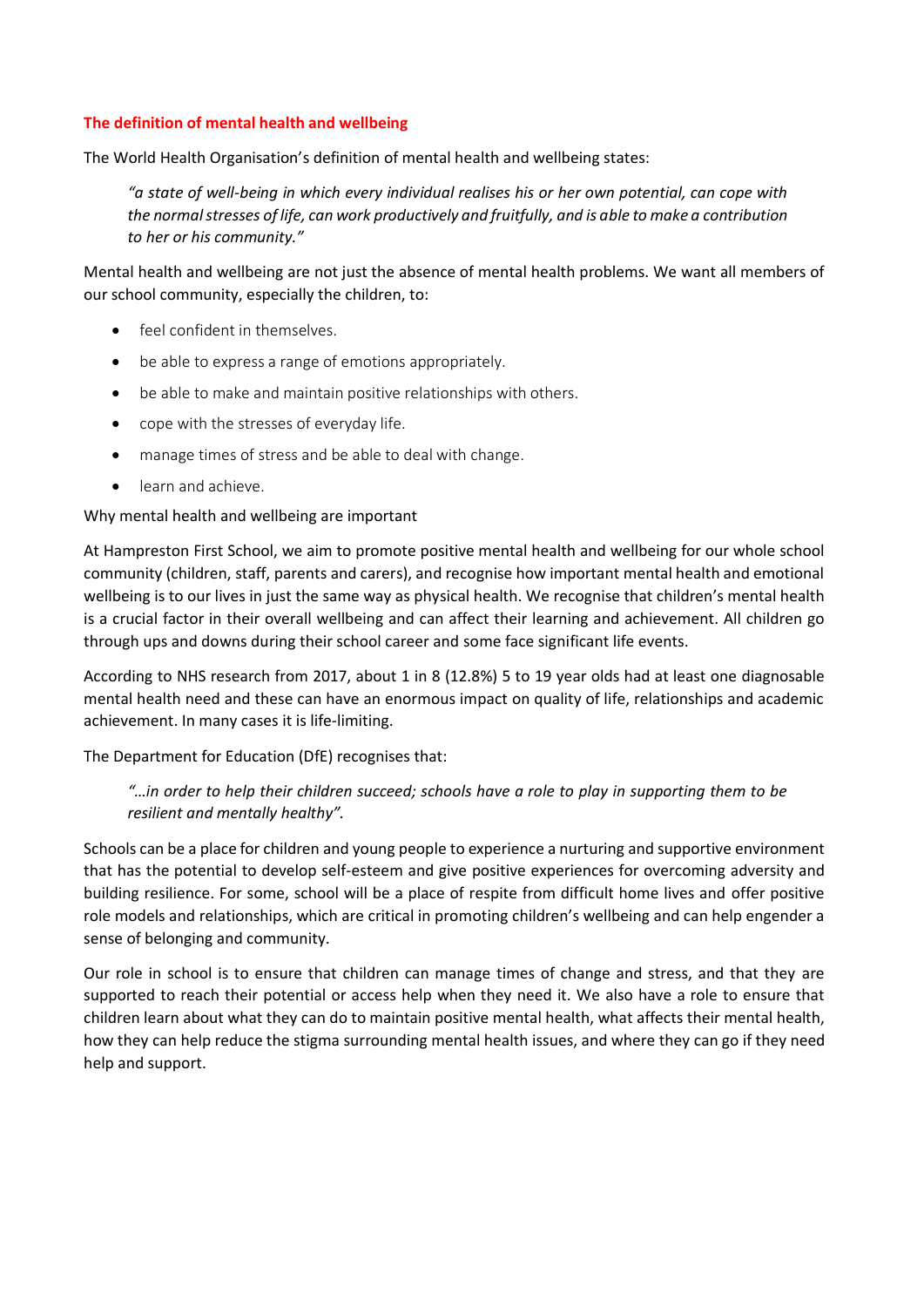Our aim is to help develop the protective factors which build resilience to mental health problems and to be a school where:

- All children are valued.
- Children have a sense of belonging and feel safe.
- Children feel able to talk openly with trusted adults about their problems without feeling any stigma.
- Positive mental health is promoted and valued.
- Bullying is not tolerated.

In addition to children's wellbeing, we recognise the importance of promoting staff mental health and wellbeing, as well as supporting the extended school community who may also be experiencing difficulties.

Hampreston First School and the Governing Body are committed to promoting positive mental, physical and emotional wellbeing and will provide suitable support for all members of the staff. Taking action to prevent ill health and promote good health makes good educational and business sense, as sickness absence carries high costs both in monetary terms and in terms of the impact upon performance, teaching and learning, morale and productivity, which may disrupt or compromise student progress.

All members of staff are entitled to be treated fairly and professionally at all times.

# **The purpose of this policy**

This policy sets out:

- How we promote positive mental health.
- How we prevent mental health problems.
- How we identify and support children with mental health needs.
- How we train and support all staff to understand mental health issues and spot early warning signs to help prevent or address mental health problems.
- Where parents, staff and children can get further advice and support. (Appendix 1)

# **Promoting positive mental health and wellbeing and prevent mental health problems**

At Hampreston First School we take a whole school approach to promoting positive mental health and wellbeing, with the aim of preventing problems before they arise. This encompasses seven aspects:

- creating an ethos, policies and behaviour that support mental health, wellbeing and resilience that everyone understands.
- helping children to develop social relationships, and all member of the school community to support each other and seek help when they need it.
- helping children to be resilient learners.
- teaching children social and emotional skills and an awareness of mental health.
- early identification of children who have mental health needs and planning support to meet their needs, including working with specialist services.
- effectively working with parents and carers.
- supporting and training staff to develop their skills and their own resilience.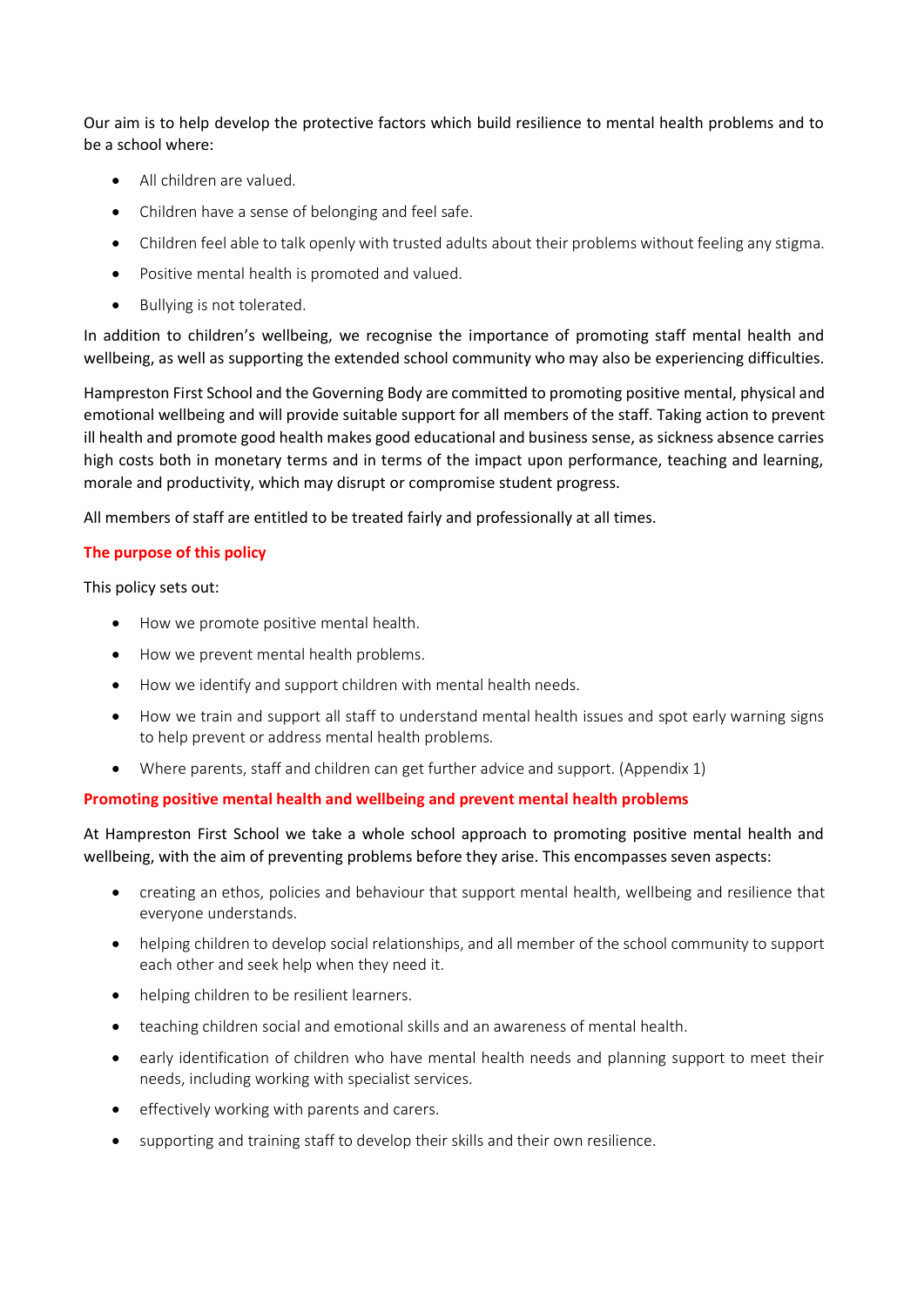We believe that all staff have a responsibility to promote positive mental health and wellbeing, and to understand the protective and risk factors for mental health, therefore helping to prevent mental health problems. We recognise that many behaviours and emotional problems can be supported within our school environment, or with advice from external professionals. There may be times when more intensive support is needed and there are a range of mental health professionals and organisations that can provide such support to members of our school community.

#### **Identifying and supporting children with mental health needs**

Short term stress and worry is a normal part of life and many issues can be experienced as mild or transitory challenges for some children and their families. Others will experience more serious and longer lasting effects. The same experience can have different effects on different children depending on other factors in their life. For example, it is normal for children to feel nervous or under stress around changing classes/teachers, but other factors can make such stress part of an enduring and persistent mental health problem for some children.

When a problem is particularly severe or persistent over time, or when a number of these difficulties are experienced at the same time, children are often described as experiencing mental health problems.

In school, children, and parents if needed, will be supported initially, through familiar school-based adults, such as class teachers, teaching assistants and ELSAs, giving opportunities to talk and share any worries.

Further support strategies can include Therapeutic Play and other external agencies. School staff however, cannot act as mental health experts and should, therefore, not try to diagnose conditions. School staff are well placed to observe children day-to-day and identify those whose general attitude, behaviour or demeanour may change, possibly suggesting that they may be experiencing a mental health problem or be at risk of developing one.

Mental health problems can, in some cases, be an indicator that a child has suffered or is at risk of suffering abuse, neglect or exploitation. Staff should, therefore, record any mental health concerns in the same way as any other safeguarding concern, using MyConcern.

# **Whole school strategies and approaches (***may include***):**

#### **Pupil-led activities**

- School Council suggestions
- Eco Council suggestions
- Play Leaders
- Headteacher for the day
- Transition programmes
- Extensive transition for children and families starting in Reception.
- Extensive transition programme for Year 4 children moving to middle schools, with additional visits for more anxious children.

#### **Class activities**

- SCARF programme for PSHE/PSED
- Compass for Life Project
- Yoga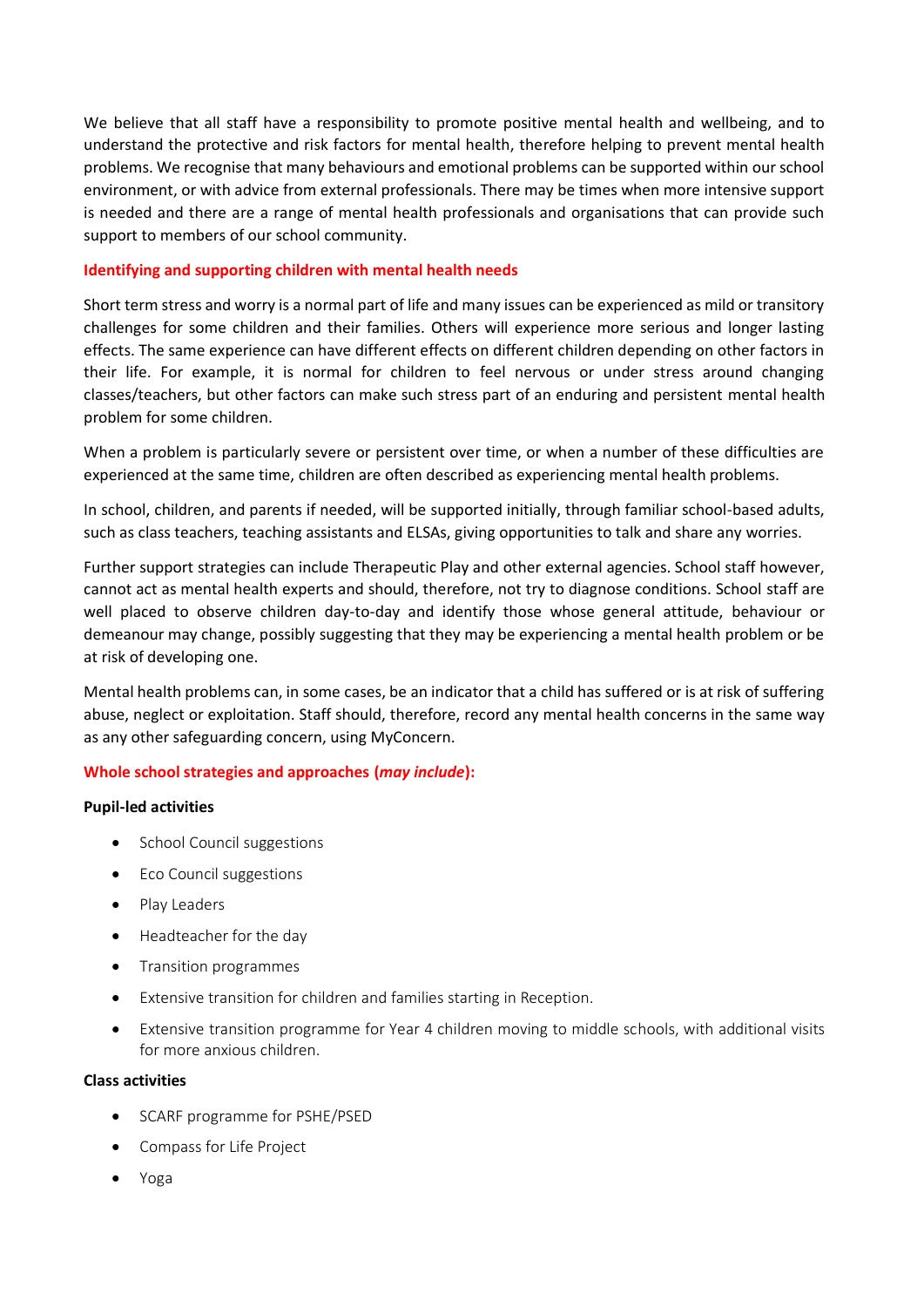- Co-operative group activities in and around school, eg. den building
- Dough disco
- Singing

# **Whole school activities**

- No Put Down week, organised annually with other Ferndown schools
- Big Me Day
- Resources to enhance play at lunchtimes, including the JSC activities
- Shared Golden Time
- Singing, including choir
- Gardening Club
- Promoting awareness of National events, eg. Hello Yellow! Young Minds' Awareness Day

## **Small group activities**

- ELSA support
- Nurture groups
- Mindfulness groups
- Dog therapy
- Play Therapy

#### **Staff support**

- Supervision programme
- Counselling support through our absence insurance provider, Schools Advisory Service
- One INSET day each year to be assigned to mental health and wellbeing training, awareness or initiatives.
- Supportive team work

#### **Family support**

- Open door policy for all parents
- Food/clothing support
- Signposting to external support and agencies
- Community links to local events, activities etc. via the newsletter

#### **Curriculum Teaching**

Through PSHE, using the SCARF programme, we teach the knowledge and social and emotional skills that will help children to be more resilient, understand about mental health and be less affected by the stigma of mental health problems.

#### **EYFS and Key Stage 1 children learn:**

- To recognise, name and describe feelings including positive and not so positive feelings.
- Simple strategies for managing feelings.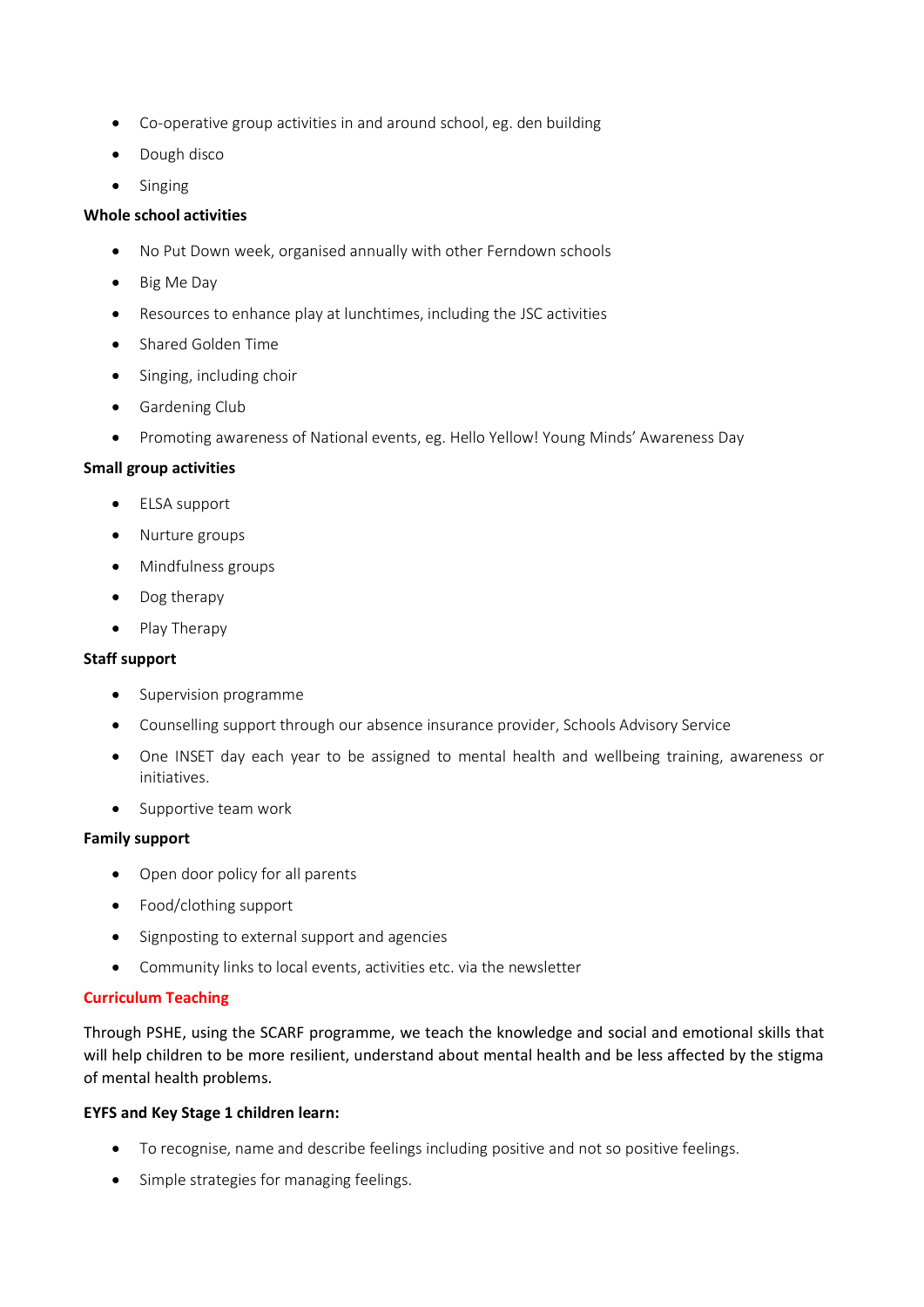- How their behaviour affects other people and the possible impact this may have.
- About empathy and understanding other people's feelings.
- To cooperate and problem solve.
- To motivate themselves and persevere.
- How to calm down, utilising different learnt techniques.
- About change and loss and the associated feelings (including moving home, losing toys, pets or friends).
- Who to go to if they are worried.
- About different types of teasing and bullying, the difference between these terms and that these things are wrong and unacceptable.
- How to resist teasing, bullying, if they experience or witness it, whom to go to and how to get help.

#### **Key Stage 2 children learn:**

- What positively and negatively affects their mental and emotional health (including the media ad online platforms).
- Positive and healthy coping strategies.
- About positive and not so positive feelings.
- To describe the range and intensity of their feelings to others.
- To recognise that they may experience conflicting emotions and when they might need to listen to their emotions or overcome them.
- About resilience.
- How to motivate themselves and bounce back if they fail at something.
- How to empathise and be supportive of others.
- About change, including transitions, loss, separation, divorce and bereavement.
- About the consequences of discrimination, teasing, bullying and aggressive behaviours (including online bullying, prejudice-based language), as well as how to respond and ask for help if they are victims of this themselves.
- About the importance of talking to someone and how to get help.

#### **Positive Communication**

Communication is key to having good, positive relationships. It is essential that staff, parents, and children have a clearly understood line of communication. By working together with mutual respect, we shall be best placed to support our children to fulfil their potential.

The line of communication for parents with concerns is firstly to discuss with the class teacher. If it is felt that things are not resolved the concern should then be taken to a senior teacher in the Key Stage or an Assistant headteacher. After this Mr Williams (the headteacher) and Mr Pyke (the Chair of Governors) can be contacted.

All members of our school community should be respectful, honest and courteous in any communication and expect similar behaviours in return, promoting a culture of openness and honesty. We expect our staff to behave in a respectful and polite manner towards members of the public. Likewise our staff also have the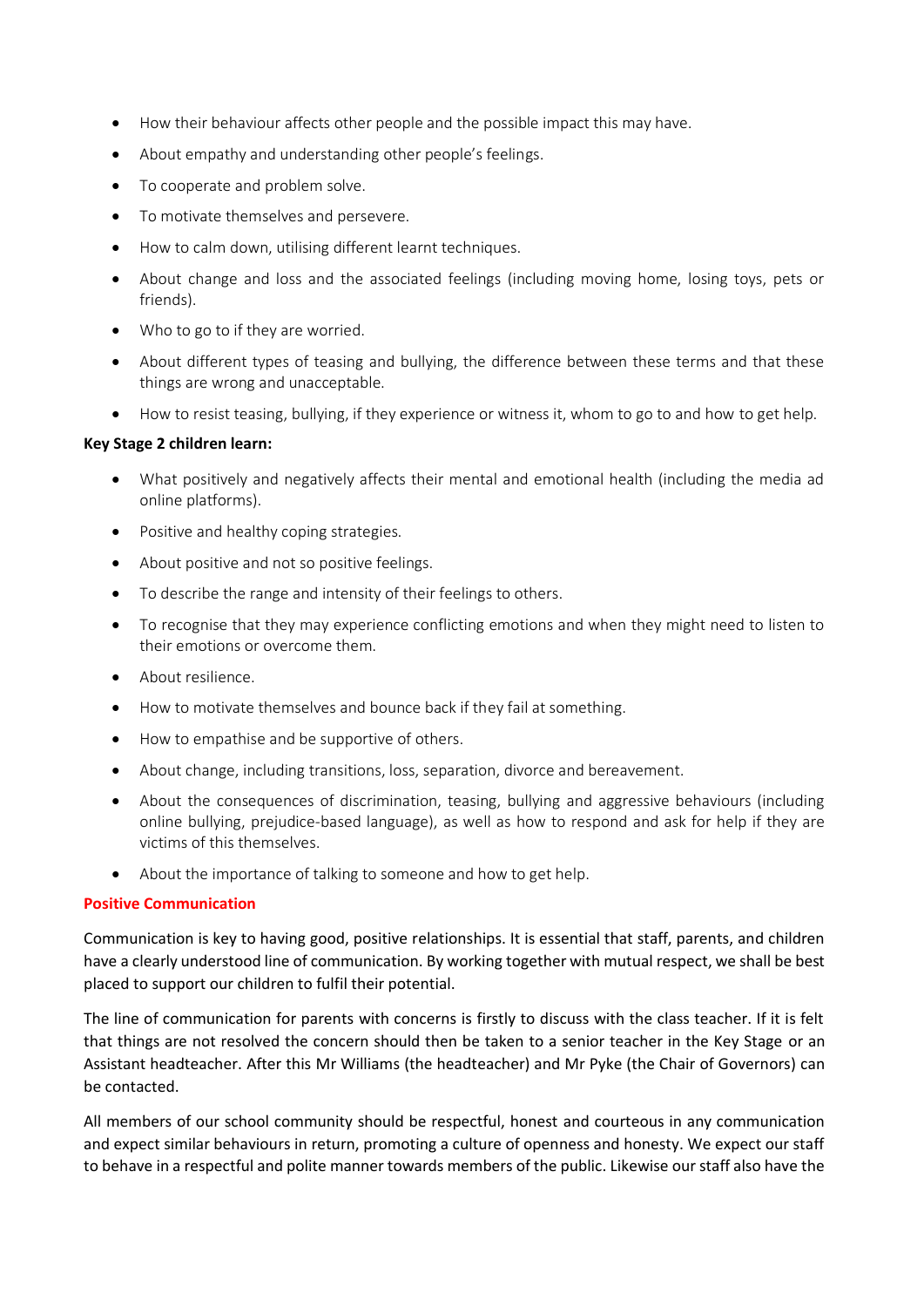right to be treated with dignity and respect. No-one in our school community should have to endure abusive, disrespectful or threatening behaviour whilst at work.

Parents are generally courteous and respectful. In an occasion where this is not the case and a member of staff considers that a parent is being abusive, disrespectful or threatening, the parent will be asked to stop. If the behaviour does not stop, the discussion will be terminated. The school may continue to communicate with the parent but will use another form, such as a letter.

Similarly, staff will not respond to correspondence that is abusive or threatening. In this case we will write to the parent explaining that it is not our policy to reply to such communications. We shall suggest that they communicate in an acceptable manner so that we are able to respond to concerns.

Any form of aggressive behaviour towards any member of the school community will be deemed unacceptable and will be referred to the Governing Body/Headteacher.

#### **Supervision**

Supervision is a method of ensuring staff are clear on their responsibilities and supported in their roles to safeguard children. The main aim of this process is to validate individual staff both personally and professionally and offer personal and emotional support to help staff manage any stress and feelings arising from potentially challenging work. All staff have the right to receive regular formal supervisions from supervisors who have received the appropriate training, and all staff have a responsibility to participate in the supervision programme and attend formal sessions.

Supervision times will be set up to allow staff to discuss any concerns they may have about their own or others' wellbeing. These will be with a supervisor who is different from the staff member's appraiser, to avoid any conflict of focus for discussions.

This policy was drawn up by Tim Williams, in discussion with other staff, governors, children and parents.

This policy links to other school policies, including:

Attendance and Absence Management Policy Behaviour Policy Child Protection Policy Code of Conduct Policy Complaints Policy Dealing with Allegations of Abuse against Staff Policy Grievance Policy Health and Safety Policy Home School Agreement SEND Policy Stress Management Policy Whistleblowing Policy

Policy first adopted Autumn 2021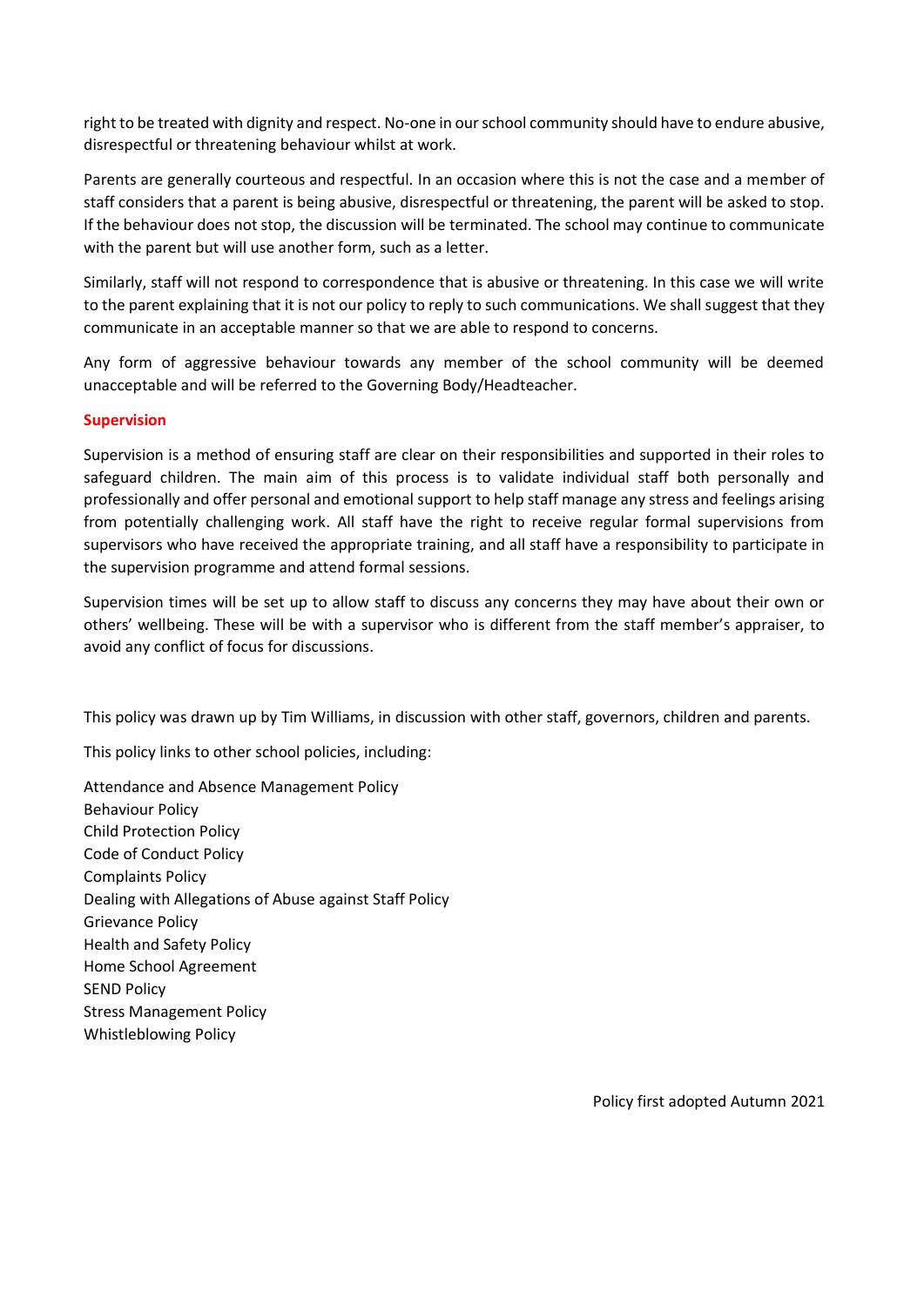Appendix 1

#### **Useful contacts and resources**

Schools Advisory Services - <https://schooladvice.co.uk/> 01773 814400

Dorset CAMHS - <https://camhsdorset.org/> 01202 605882 or 01202 605883

Teacher Support Network – <http://teachersupport.info/> 08000 562561

Dorset Health Care Occupational Health and Wellbeing Service [https://www.dorsethealthcare.nhs.uk/patients-and-visitors/our-services](https://www.dorsethealthcare.nhs.uk/patients-and-visitors/our-services-hospitals/physicalhealth/occupational-health%2001305%20363800)[hospitals/physicalhealth/occupational-health](https://www.dorsethealthcare.nhs.uk/patients-and-visitors/our-services-hospitals/physicalhealth/occupational-health%2001305%20363800) 01305 363800

Acas [www.acas.org.uk](http://www.acas.org.uk/) Information on stress, and employer and employee rights, in the workplace

Alcoholics Anonymous [www.alcoholics-anonymous.org.uk](http://www.alcoholics-anonymous.org.uk/) Fellowship of men and women who share their experience, strength and hope with each other to recover from alcoholism.

Carers UK [www.carersuk.org](http://www.carersuk.org/) The voice of carers

CBI [www.cbi.org.ukk](http://www.cbi.org.ukk/) Guidance to businesses on managing stress at work

Department of Healt[h www.gov.uk/government/organisation/department-of-health](http://www.gov.uk/government/organisation/department-of-health) Information on dealing with stress and mental health problems, including the use of Cognitive Behavioural Therapy (CBT)

Dignity at Work Partnership [www.dignityatwork.org](http://www.dignityatwork.org/) Information and guidance on bullying in the workplace

The Equality and Human Rights Commission [www.equalityhumanrights.com](http://www.equalityhumanrights.com/) The commission is working to eliminate discrimination, reduce inequality, protect human rights and to build good relations, ensuring that everyone has a fair chance to participate in society.

Gingerbread [www.gingerbread.org.uk](http://www.gingerbread.org.uk/)

Gingerbread and One Parent Families have now merged to provide better support and a bigger voice to 1.8 million lone parents and their children throughout England and Wales.

HSE<http://www.hse.gov.uk/stress/standards/>

Information on the stress management standards

Local Government Employer[s www.local.gov.uk](http://www.local.gov.uk/) Guidance for all councils on stress prevention and management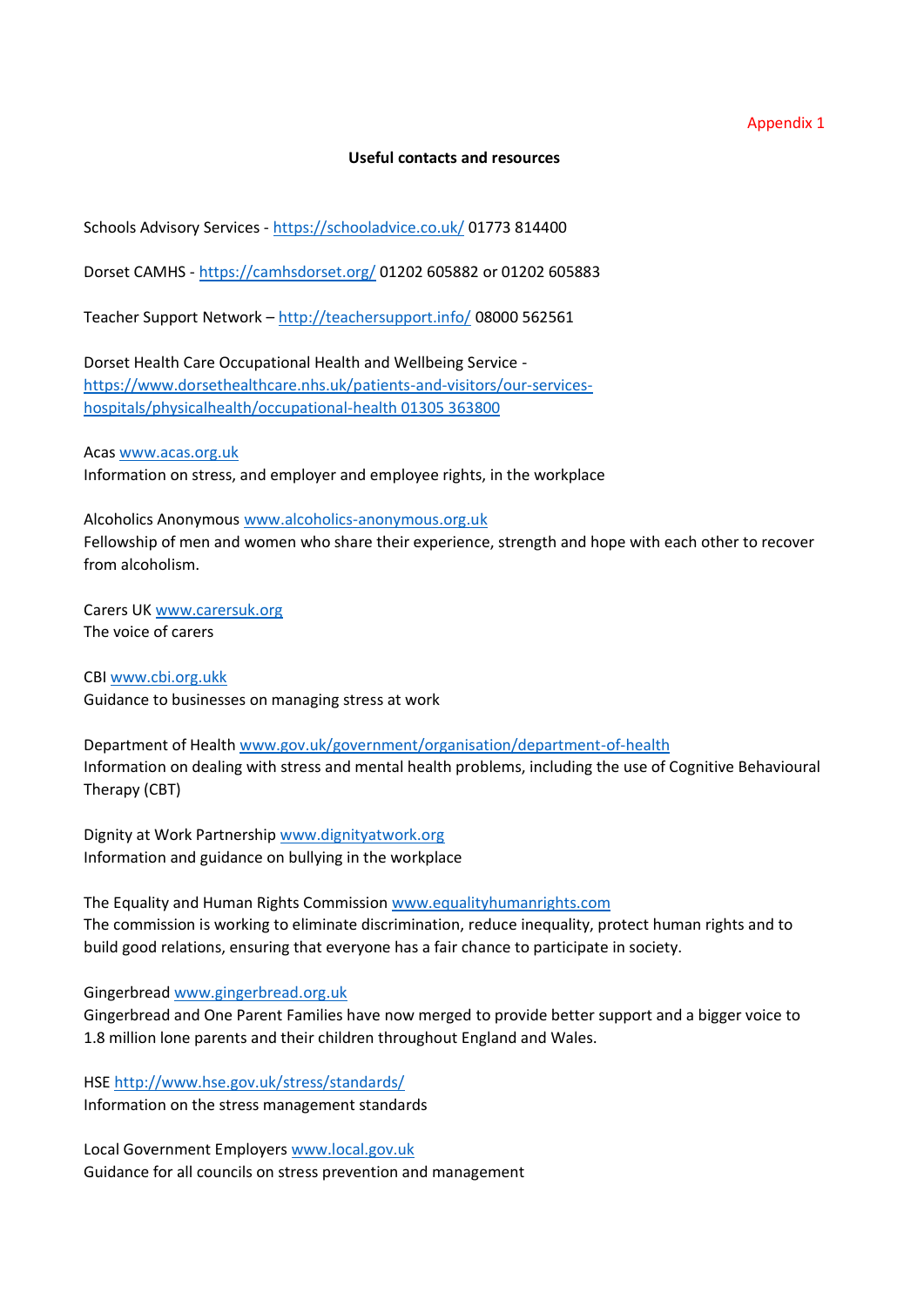Employer [www.mindfulemployer.net](http://www.mindfulemployer.net/)

Information and guidance on managing stress and mental health in the workplace

NASUWT [www.nasuwt.org.uk](http://www.nasuwt.org.uk/) Information on a whole range of issues related to stress and wellbeing

NHS 11[1 http://www.nhs.uk/111](http://www.nhs.uk/111) National Health Service advice and guidance on health matters

Princess Royal Trust for Carers [http://www.carers.org](http://www.carers.org/) Here to improve carers' lives by fighting for equality and recognition for carers.

Relate [http://www.relate.org.uk](http://www.relate.org.uk/) UK's largest provider of relationship counselling and sex therapy.

Samaritans [http://www.samaritans.org](http://www.samaritans.org/) Offers confidential, non-judgemental support to individuals.

Work Life Balance Centre [http://www.worklifebalancecentre.org](http://www.worklifebalancecentre.org/) Exists to help people restore control over their workload and working lives we enable them to cut down

overworking and so make new decisions about how they spend their time.

World Health Organisation [http://www.who.int/occupational\\_health/publications/en/oehstress.pdf](http://www.who.int/occupational_health/publications/en/oehstress.pdf) Publication on work organisation and stress

The Steps2Wellbeing NHS talking therapies service (for adults) [www.steps2wellbeing.co.uk](http://www.steps2wellbeing.co.uk/)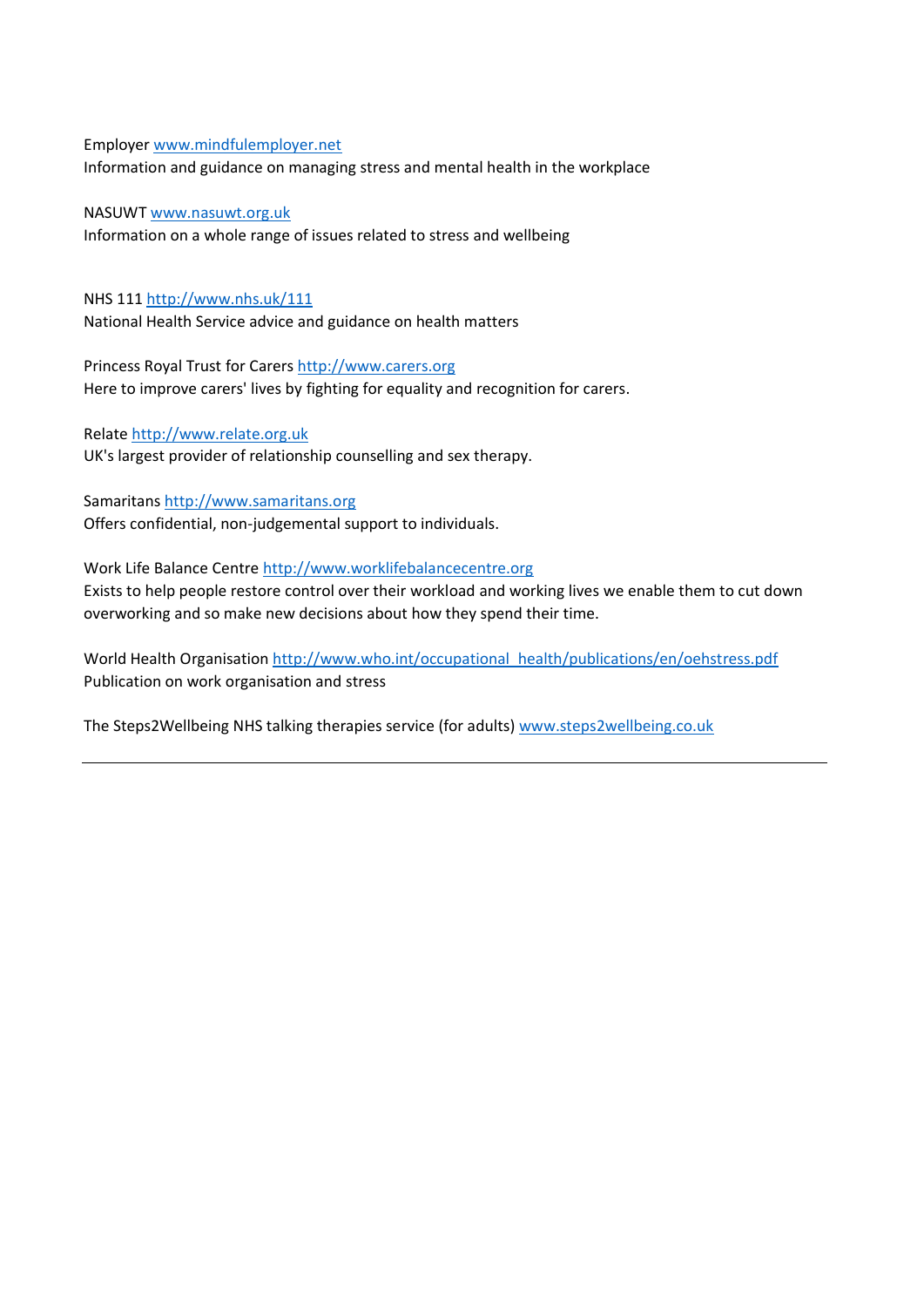# Appendix 2

| <b>Supervision Meeting Record</b>                 |                                                                 |                                          |  |  |  |  |
|---------------------------------------------------|-----------------------------------------------------------------|------------------------------------------|--|--|--|--|
| Member of Staff                                   |                                                                 |                                          |  |  |  |  |
| Supervisor                                        |                                                                 |                                          |  |  |  |  |
| Date                                              |                                                                 |                                          |  |  |  |  |
| progress/wellbeing of children                    | Summary of discussion - to include work load, worklife balance, | Agreed actions (including<br>timescales) |  |  |  |  |
| Recent Successes                                  |                                                                 |                                          |  |  |  |  |
| Areas for development - to include support needed |                                                                 |                                          |  |  |  |  |

Signed: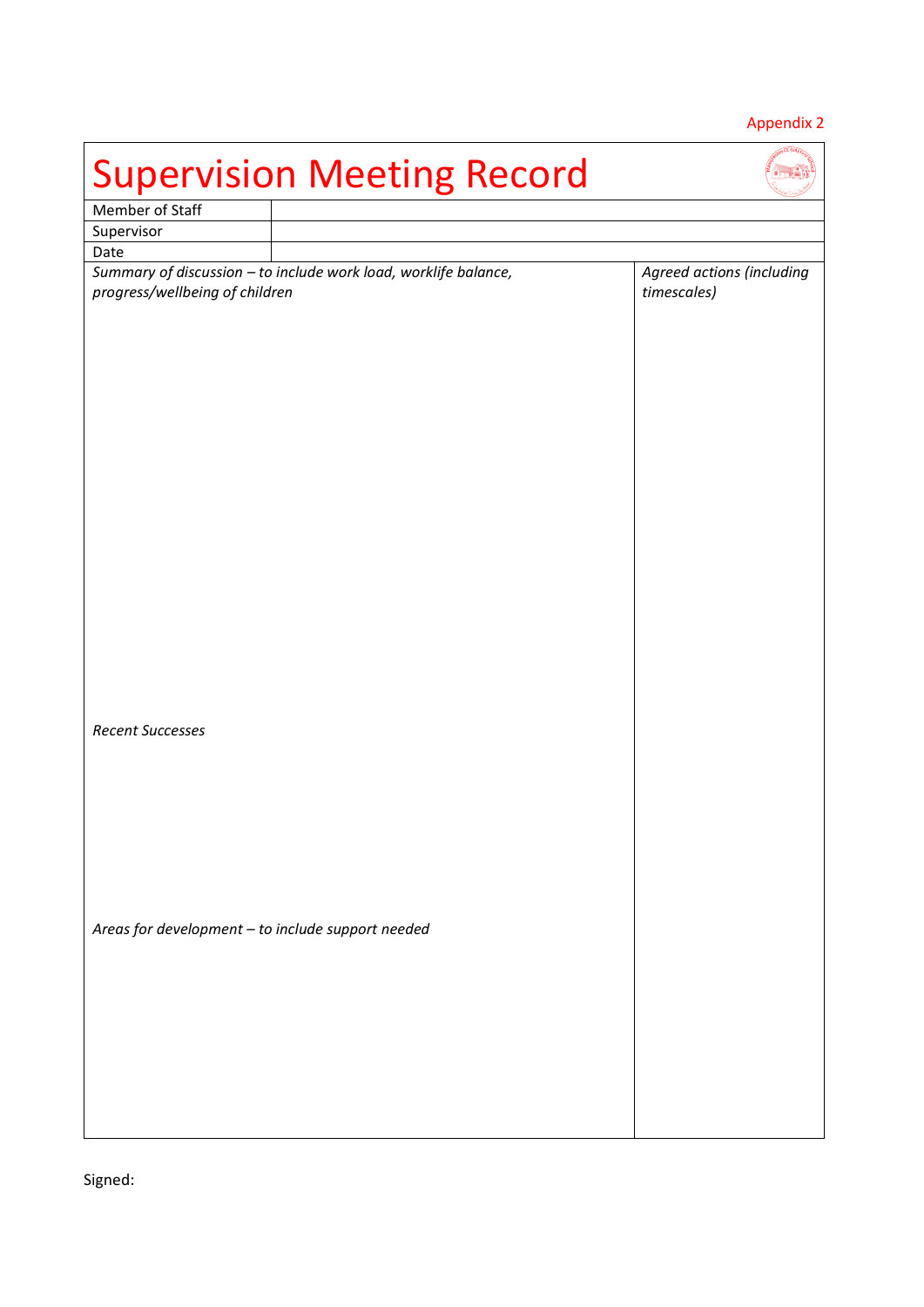

#### **This contract was drawn up on:**

#### **between Supervisee and Supervisor**

#### **Frequency / Length**

• Supervision sessions will be held every term.

• A minimum of one hour will be available. If a supervision session is missed, the Supervisor takes responsibility to rearrange an alternative date as soon as possible.

#### **Confidentiality**

- Supervisee accepts that work issues may be discussed, when appropriate, with other managers.
- The Supervisee is entitled to have issues concerning the quality of his/her work to be overt and open to his/her involvement.
- Supervisee and Supervisor are to inform each other of anything that needs to be kept confidential.
- Supervisee accepts that their supervision records will move with them in the event of transfer of Supervisor.
- Supervisee accepts that following their departure, their supervision record will be lodged in their personnel file

#### **Supervisee's Rights**

- To uninterrupted time in a private venue.
- To Supervisor's attention, ideas and guidance.
- To receive feedback.
- To set part of the agenda.
- To ask questions.
- To expect Supervisor to carry out agreed action or provide an appropriate support, within an agreed time frame.
- To state when over/under worked.
- To have his/her support needs met.
- To challenge ideas and guidance in a constructive way.

#### **Supervisee's Responsibilities**

- To be proactive.
- To have a predominantly problem-solving approach.
- To accept feedback positively.
- To update Supervisor and provide relevant information.
- To prepare for supervision, and to keep their copy of the supervision record in a secure location.
- To bring issues, concerns and problems to supervision meetings.
- To maintain the agreement.
- To identify support needs and engage in agreed activities.

#### **Supervisor's Rights**

- To bring concerns/issues about Supervisee's work.
- To question Supervisee about his/her work and workload.
- To negotiate around Supervisee's work/workload.
- To initiate supportive / corrective action as required.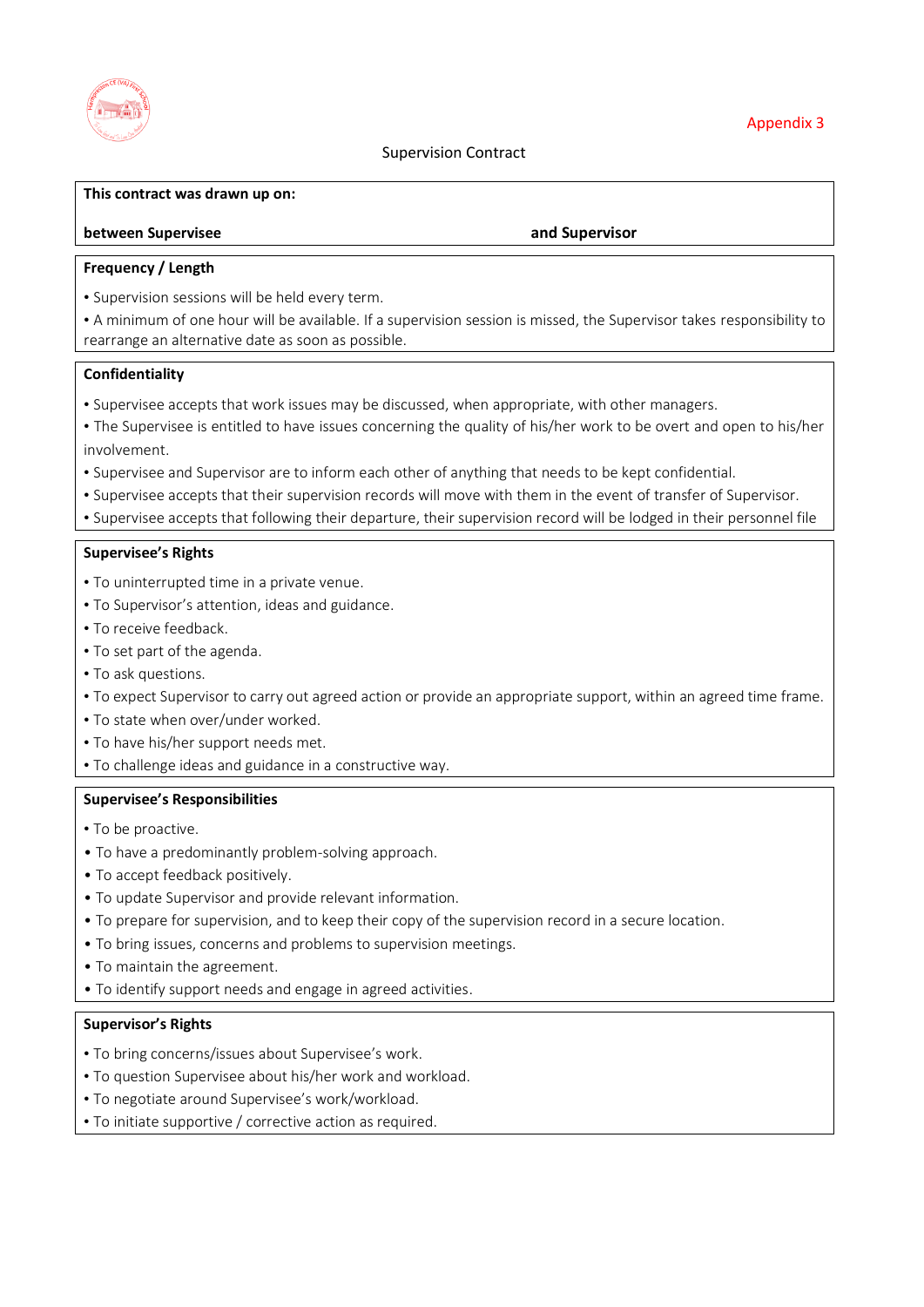#### **Supervisor's Responsibilities**

- To make sure supervision sessions happen as agreed and to keep a record of the meeting.
- To create a supervision file for each Supervisee containing their supervision records and any other relevant documents.
- To ensure that Supervisee is clear about his/her role and responsibilities.
- To ensure Supervisee is clear regarding their employment status e.g. induction, probation, temporary, permanent.
- To record the supervision session and to store their copy in the supervision file.
- To ensure that Supervisee is kept up-to-date with possible support networks.
- To monitor Supervisee's performance, including work and attendance.
- To know what Supervisee is doing and how it is being done.
- To deal with problems as they impact on the Supervisee's performance.
- To support Supervisee and the agreed personal development plan

#### **Conflict**

• Every effort should be made to resolve any conflict, within supervision.

|               | • In exceptional circumstances, where this cannot be achieved, the Supervisee has recourse to the Supervisor's |  |  |
|---------------|----------------------------------------------------------------------------------------------------------------|--|--|
| line manager. |                                                                                                                |  |  |

#### **Recording Mechanisms**

• The Supervisor and Supervisee agree notes of the session, which should be signed and dated, using the pro-forma provided.

• A copy of this contract will be held by both the Supervisor and Supervisee. This contract will change as and when necessary and with prior consultation.